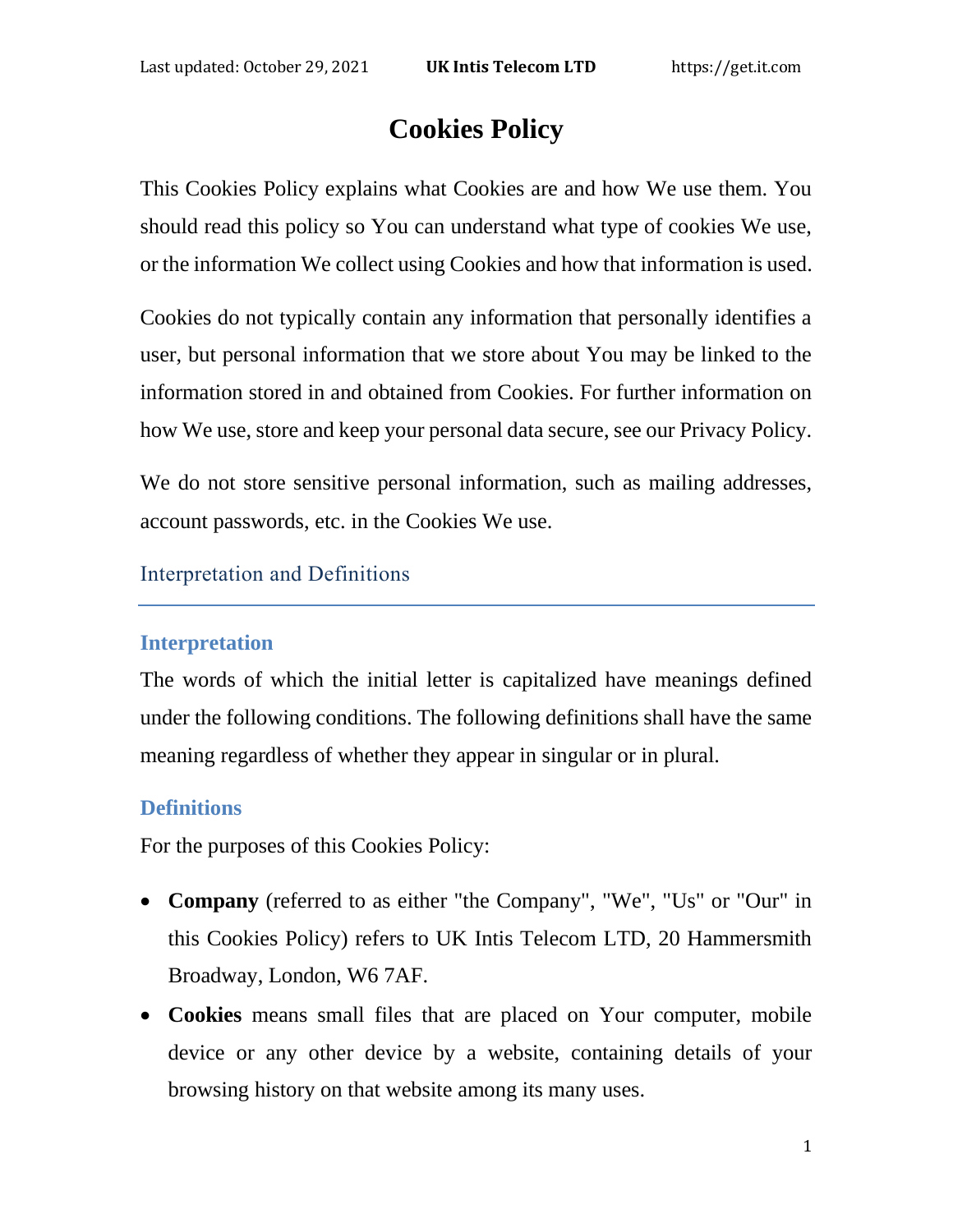- **Website** refers to IT.com, accessible from [https://get.it.com,](https://get.it.com/) https://my.it.com
- **You** means the individual accessing or using the Website, or a company, or any legal entity on behalf of which such individual is accessing or using the Website, as applicable.

The use of the Cookies

## **Type of Cookies We Use**

Cookies can be "Persistent" or "Session" Cookies. Persistent Cookies remain on your personal computer or mobile device when You go offline, while Session Cookies are deleted as soon as You close your web browser.

We use both session and persistent Cookies for the purposes set out below:

#### **Necessary / Essential Cookies**

Type: Session Cookies

Administered by: Us

Purpose: These Cookies are essential to provide You with services available through the Website and to enable You to use some of its features. They help to authenticate users and prevent fraudulent use of user accounts. Without these Cookies, the services that You have asked for cannot be provided, and We only use these Cookies to provide You with those services.

## **Cookies Policy / Notice Acceptance Cookies**

Type: Persistent Cookies

Administered by: Us

Purpose: These Cookies identify if users have accepted the use of cookies on the Website.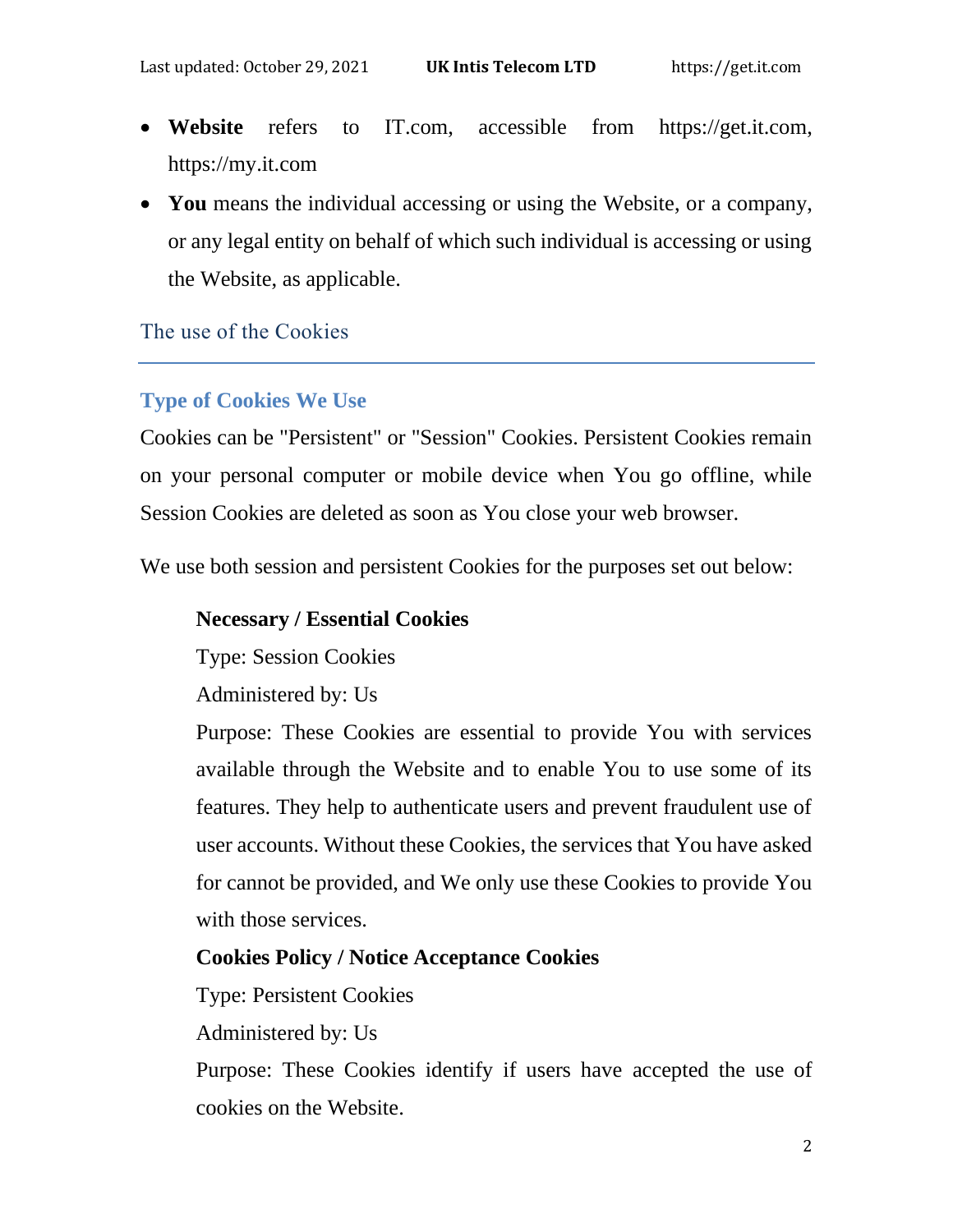## **Functionality Cookies**

Type: Persistent Cookies

Administered by: Us

Purpose: These Cookies allow us to remember choices You make when You use the Website, such as remembering your login details or language preference. The purpose of these Cookies is to provide You with a more personal experience and to avoid You having to re-enter your preferences every time You use the Website.

#### **Tracking and Performance Cookies**

Type: Persistent Cookies

Administered by: Third-Parties

Purpose: These Cookies are used to track information about traffic to the Website and how users use the Website. The information gathered via these Cookies may directly or indirectly identify you as an individual visitor. This is because the information collected is typically linked to a pseudonymous identifier associated with the device you use to access the Website. We may also use these Cookies to test new advertisements, pages, features or new functionality of the Website to see how our users react to them.

#### **Targeting and Advertising Cookies**

Type: Persistent Cookies

Administered by: Third-Parties

Purpose: These Cookies track your browsing habits to enable Us to show advertising which is more likely to be of interest to You. These Cookies use information about your browsing history to group You with other users who have similar interests. Based on that information, and with Our permission, third party advertisers can place Cookies to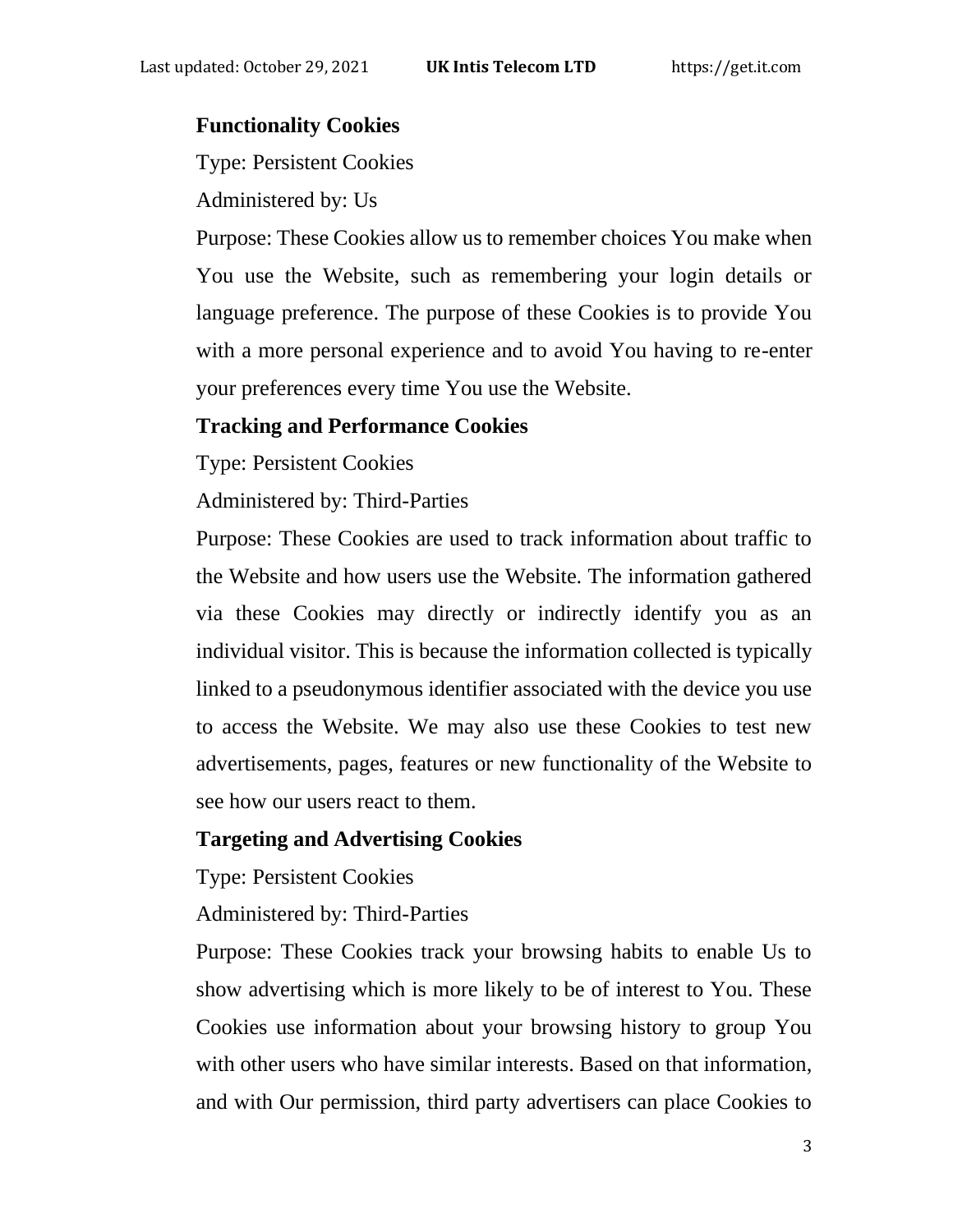enable them to show adverts which We think will be relevant to your interests while You are on third party websites.

## **Social Media Cookies**

Type: Persistent Cookies

Administered by: Third-Parties

Purpose: In addition to Our own Cookies, We may also use various third parties Cookies to report usage statistics of the Website, deliver advertisements on and through the Website, and so on. These Cookies may be used when You share information using a social media networking website such as Facebook, Instagram, Twitter or Google+.

# **Your Choices Regarding Cookies**

If You prefer to avoid the use of Cookies on the Website, first You must disable the use of Cookies in your browser and then delete the Cookies saved in your browser associated with this website. You may use this option for preventing the use of Cookies at any time.

If You do not accept Our Cookies, You may experience some inconvenience in your use of the Website and some features may not function properly.

If You'd like to delete Cookies or instruct your web browser to delete or refuse Cookies, please visit the help pages of your web browser.

For the Chrome web browser, please visit this page from Google: <https://support.google.com/accounts/answer/32050> For the Internet Explorer web browser, please visit this page from Microsoft:<http://support.microsoft.com/kb/278835>